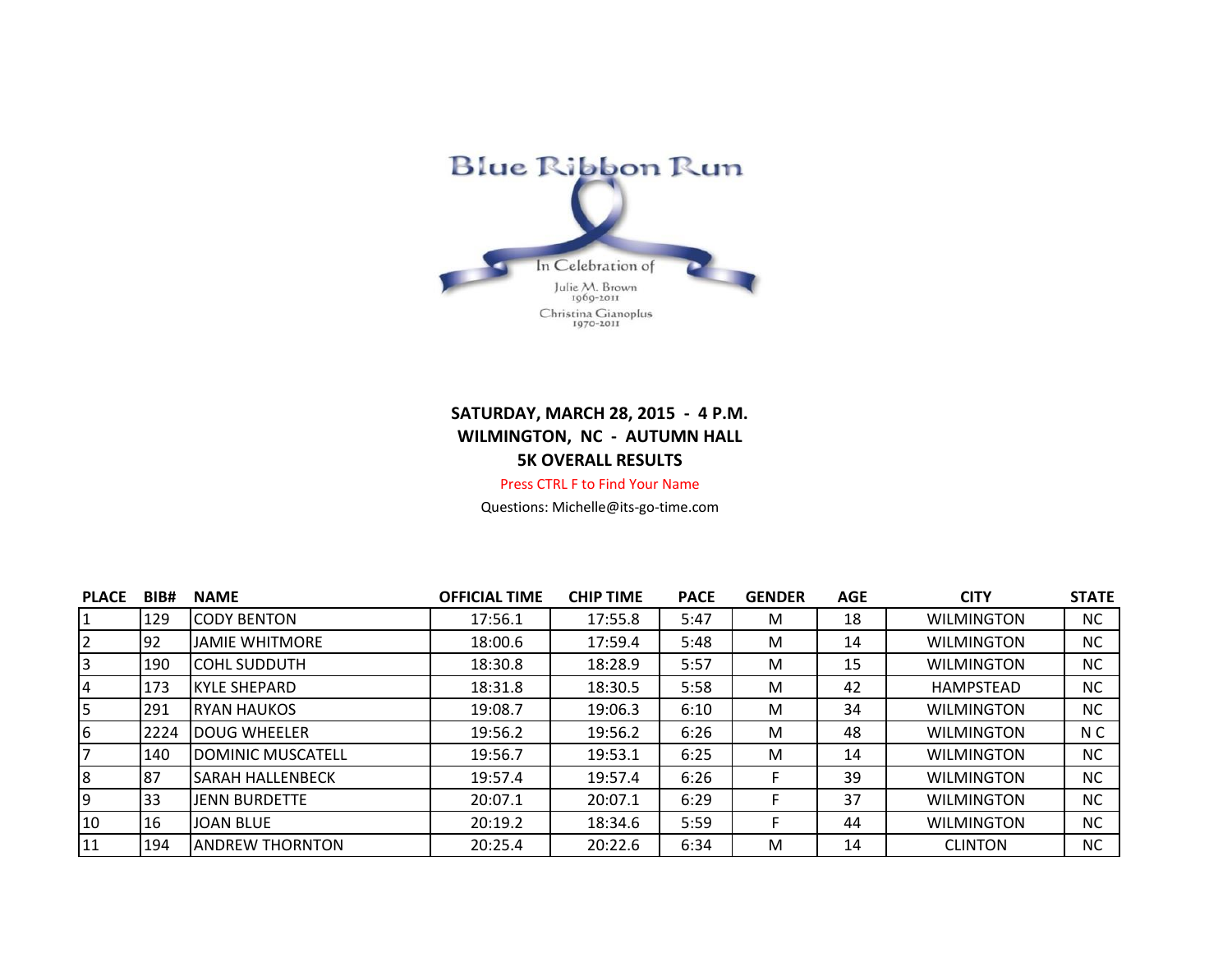| 12              | 267  | <b>JAXON JONES</b>      | 20:27.5 | 20:27.2 | 6:36 | M         | 11 | <b>WILMINGTON</b>  | NC.            |
|-----------------|------|-------------------------|---------|---------|------|-----------|----|--------------------|----------------|
| 13              | 221  | <b>MARK DILLON</b>      | 20:28.4 | 20:27.1 | 6:36 | M         | 39 | <b>WILMINGTON</b>  | <b>NC</b>      |
| 14              | 145  | <b>PARKER NOLAN</b>     | 20:33.1 | 20:32.3 | 6:37 | M         | 14 | <b>WILMINGTON</b>  | <b>NC</b>      |
| 15              | 108  | <b>JON KAPELL</b>       | 20:46.9 | 20:46.9 | 6:42 | M         | 42 | <b>WILMINGTON</b>  | <b>NC</b>      |
| 16              | 111  | <b>AUSTIN KENYON</b>    | 20:59.3 | 20:59.3 | 6:46 | M         | 14 | <b>WILMINGTON</b>  | NC             |
| 17              | 2222 | <b>WALKER HENDERSON</b> | 21:02.3 | 21:02.3 | 6:47 | М         | 14 | <b>WILMINGTON</b>  | N <sub>C</sub> |
| 18              | 2221 | <b>DYLAN HENSLEY</b>    | 21:06.8 | 21:06.8 | 6:48 | M         | 13 | <b>WILMINGTON</b>  | N <sub>C</sub> |
| 19              | 38   | <b>TAYLOR CHAPMAN</b>   | 21:21.4 | 19:59.7 | 6:27 | F         | 26 | <b>WILMINGTON</b>  | NC             |
| 20              | 248  | <b>MILES LEE</b>        | 21:24.6 | 21:24.6 | 6:54 | M         | 14 | <b>WILMINGTON</b>  | <b>NC</b>      |
| $\overline{21}$ | 109  | <b>LINDSEY KASTEN</b>   | 21:29.0 | 21:29.0 | 6:56 | F         | 35 | <b>GREENVILLE</b>  | <b>NC</b>      |
| 22              | 241  | <b>QUINN SOSNE</b>      | 21:31.2 | 21:30.3 | 6:56 | F         | 29 | <b>WILMINGTON</b>  | <b>NC</b>      |
| 23              | 127  | <b>GEORGE MALAHIAS</b>  | 21:33.6 | 21:32.8 | 6:57 | ${\sf M}$ | 16 | <b>WILMINGTON</b>  | <b>NC</b>      |
| 24              | 81   | <b>THOMAS HACK</b>      | 21:34.7 | 21:30.8 | 6:56 | M         | 45 | <b>WILMINGTON</b>  | <b>NC</b>      |
| 25              | 175  | <b>ALLISON SHOFE</b>    | 21:45.5 | 21:45.5 | 7:01 | F         | 35 | <b>WILMINGTON</b>  | <b>NC</b>      |
| 26              | 240  | <b>JACK DILLON</b>      | 21:46.0 | 21:45.2 | 7:01 | M         | 12 | <b>WILMINGTON</b>  | <b>NC</b>      |
| 27              | 49   | <b>TYLER CROOM</b>      | 21:46.8 | 21:46.3 | 7:01 | M         | 14 | <b>WILMINGTON</b>  | <b>NC</b>      |
| 28              | 295  | <b>SPENCER NOLCH</b>    | 22:00.2 | 22:00.2 | 7:06 | M         | 11 | <b>WILMINGTON</b>  | <b>NC</b>      |
| 29              | 161  | <b>TYLER POWELL</b>     | 22:00.9 | 21:59.5 | 7:05 | M         | 12 | <b>WILMINGTON</b>  | NC             |
| 30              | 294  | <b>JAX CROOM</b>        | 22:38.2 | 22:38.2 | 7:18 | M         | 11 | <b>WILMINGTON</b>  | <b>NC</b>      |
| 31              | 211  | RACHEL WICKLINE         | 22:39.5 | 22:36.4 | 7:17 | F         | 30 | <b>WILMINGTON</b>  | NC             |
| $32$            | 39   | <b>LESLIE CLARK</b>     | 22:41.8 | 22:41.8 | 7:19 | F         | 38 | <b>WILMINGTON</b>  | NC             |
| 33              | 107  | <b>CADE JONES</b>       | 22:48.2 | 22:48.2 | 7:21 | M         | 14 | <b>WILMINGTON</b>  | <b>NC</b>      |
| 34              | 47   | <b>JAC CROOM</b>        | 22:48.3 | 22:48.3 | 7:21 | M         | 14 | <b>WILMINGTON</b>  | <b>NC</b>      |
| 35              | 258  | <b>PAIGE MARTIN</b>     | 22:56.4 | 22:44.0 | 7:20 | F.        | 19 | <b>WILMINGTON</b>  | NC             |
| 36              | 256  | <b>CONNOR STIMPSON</b>  | 22:57.5 | 22:45.5 | 7:20 | M         | 20 | <b>WILMINGTON</b>  | <b>NC</b>      |
| 37              | 97   | <b>JACKSON HOYLE</b>    | 22:58.8 | 22:52.2 | 7:23 | M         | 9  | <b>WILMINGTON</b>  | NC             |
| 38              | 225  | <b>ACE MAYO</b>         | 22:59.9 | 22:57.7 | 7:24 | М         | 43 | <b>WILMINGTON</b>  | <b>NC</b>      |
| 39              | 247  | <b>CHASE MURPHY</b>     | 23:01.4 | 23:01.2 | 7:25 | M         | 14 | <b>WILMINGTON</b>  | <b>NC</b>      |
| 40              | 297  | <b>CARSON EDWARDS</b>   | 23:06.8 | 23:05.7 | 7:27 | M         | 15 | <b>WILMINGTON</b>  | <b>NC</b>      |
| 41              | 298  | <b>BLAKE EDWARDS</b>    | 23:09.3 | 23:08.2 | 7:28 | M         | 8  | <b>WILMINGTON</b>  | NC             |
| 42              | 282  | <b>BEN FOXALL</b>       | 23:24.9 | 23:10.8 | 7:28 | ${\sf M}$ | 15 | <b>WILMINGTON</b>  | <b>NC</b>      |
| 43              | 42   | <b>LAUREN COLE</b>      | 23:25.2 | 23:17.6 | 7:31 | F.        | 12 | <b>ROCKY POINT</b> | <b>NC</b>      |
| 44              | 279  | <b>RUBY MCCAIN</b>      | 23:27.3 | 23:12.0 | 7:29 | F         | 15 | <b>WILMINGTON</b>  | NC             |
| 45              | 100  | <b>TOMMY HUETTL</b>     | 23:28.0 | 23:28.0 | 7:34 | M         | 35 | <b>WILMINGTON</b>  | NC             |
|                 |      |                         |         |         |      |           |    |                    |                |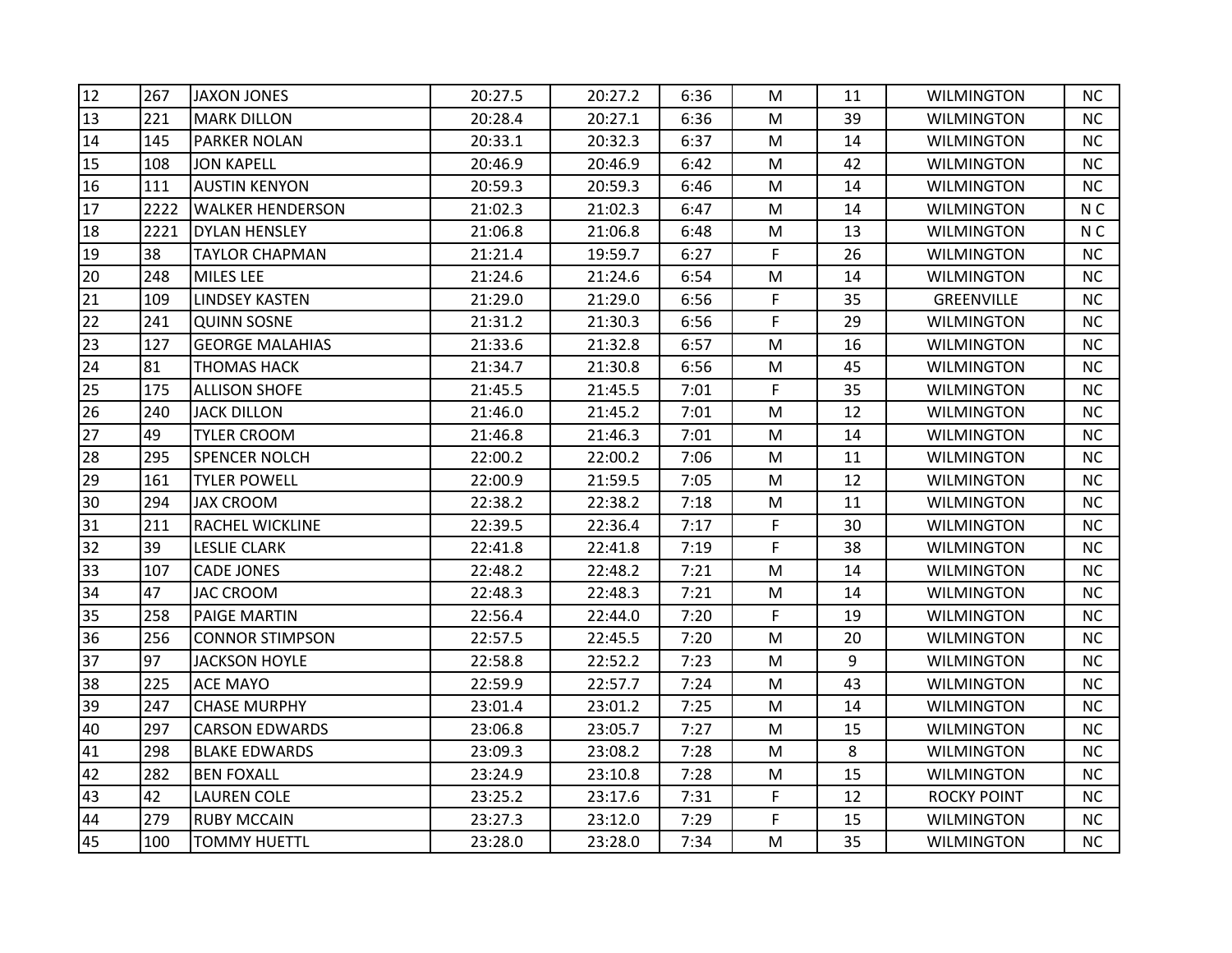| 46 | 284  | <b>LUKE NIXON</b>         | 23:32.5 | 23:21.3 | 7:32 | м         | 10             | <b>WILMINGTON</b>         | NC.       |
|----|------|---------------------------|---------|---------|------|-----------|----------------|---------------------------|-----------|
| 47 | 159  | <b>JACK POWELL</b>        | 23:36.3 | 23:35.8 | 7:36 | M         | 14             | <b>WILMINGTON</b>         | <b>NC</b> |
| 48 | 169  | <b>GRETCHEN SCOUTELAS</b> | 23:37.5 | 23:31.8 | 7:35 | F.        | 38             | <b>WILMINGTON</b>         | <b>NC</b> |
| 49 | 160  | <b>JASON POWELL</b>       | 23:38.9 | 23:37.0 | 7:37 | M         | 45             | <b>WILMINGTON</b>         | <b>NC</b> |
| 50 | 285  | <b>KATHRYN NIXON</b>      | 23:50.2 | 23:39.5 | 7:38 | F.        | 45             | <b>WILMINGTON</b>         | NC        |
| 51 | 242  | <b>MATTHEW SUGGS</b>      | 23:54.5 | 23:54.0 | 7:43 | М         | 14             | <b>WILMINGTON</b>         | <b>NC</b> |
| 52 | 300  | <b>SHARON EDWARDS</b>     | 23:57.0 | 23:57.0 | 7:44 | F         | 43             | <b>WILMINGTON</b>         | <b>NC</b> |
| 53 | 283  | <b>CALEB MILLER</b>       | 23:58.4 | 23:53.5 | 7:42 | M         | 11             | WILMINGTON                | NC        |
| 54 | 229  | <b>GINNY JOHNSON</b>      | 23:59.7 | 23:52.3 | 7:42 | F.        | 39             | <b>WILMINGTON</b>         | <b>NC</b> |
| 55 | 262  | <b>ADAM STONE</b>         | 24:00.7 | 23:32.7 | 7:35 | ${\sf M}$ | 19             | <b>WILMINGTON</b>         | <b>NC</b> |
| 56 | 46   | <b>CLAY CROOM</b>         | 24:27.8 | 24:20.6 | 7:51 | M         | 8              | <b>WILMINGTON</b>         | <b>NC</b> |
| 57 | 45   | <b>CAMDEN CROOM</b>       | 24:29.4 | 24:22.0 | 7:52 | M         | $\overline{7}$ | <b>WILMINGTON</b>         | <b>NC</b> |
| 58 | 124  | <b>CARROLL LIPSCOMBE</b>  | 24:31.1 | 24:24.1 | 7:52 | М         | 55             | <b>WRIGHTSVILLE BEACH</b> | <b>NC</b> |
| 59 | 266  | <b>GRIFFIN LEWIS</b>      | 24:32.4 | 24:31.5 | 7:55 | M         | 12             | <b>WILMINGTON</b>         | NC.       |
| 60 | 120  | ANDREW LEHMAN             | 24:40.0 | 24:19.4 | 7:51 | M         | 34             | <b>CLINTON</b>            | <b>NC</b> |
| 61 | 265  | <b>CONNOR LEWIS</b>       | 24:47.2 | 24:47.2 | 7:59 | М         | 14             | <b>WILMINGTON</b>         | <b>NC</b> |
| 62 | 260  | <b>JACKSON TODD</b>       | 24:58.0 | 24:37.0 | 7:56 | M         | 19             | <b>WILMINGTON</b>         | <b>NC</b> |
| 63 | 172  | <b>CHRISTI SHEFFIELD</b>  | 25:08.5 | 24:47.3 | 7:59 | F.        | 46             | <b>WILMINGTON</b>         | NC        |
| 64 | 196  | <b>DREW THORNTON</b>      | 25:18.2 | 23:22.7 | 7:32 | M         | 40             | <b>CLINTON</b>            | <b>NC</b> |
| 65 | 296  | <b>STEVE BUNCH</b>        | 25:32.6 | 25:32.6 | 8:14 | ${\sf M}$ | 53             | <b>WILMINGTON</b>         | <b>NC</b> |
| 66 | 222  | <b>KAM DILLON</b>         | 25:35.5 | 25:29.5 | 8:13 | F.        | 40             | <b>WILMINGTON</b>         | <b>NC</b> |
| 67 | 199  | <b>CHERYL TRAPP</b>       | 25:35.5 | 25:31.2 | 8:14 | F.        | 55             | <b>WILMINGTON</b>         | <b>NC</b> |
| 68 | 2072 | <b>MAX NORRIS</b>         | 25:38.9 | 25:38.9 | 8:16 | M         | 12             | <b>TOMEKLA</b>            | CA        |
| 69 | 272  | WILLIAM DAHL              | 25:40.7 | 25:31.2 | 8:14 | М         | 12             | <b>WILMINGTON</b>         | NC        |
| 70 | 276  | <b>OLIVIA JONES</b>       | 25:43.0 | 25:37.7 | 8:16 | F         | 35             | <b>WILMINGTON</b>         | <b>NC</b> |
| 71 | 210  | <b>MORGAN WICKLINE</b>    | 25:48.5 | 25:46.1 | 8:19 | M         | 31             | <b>WILMINGTON</b>         | NC        |
| 72 | 254  | RYAN CALABRO              | 25:51.5 | 25:38.9 | 8:16 | М         | 21             | <b>WILMINGTON</b>         | <b>NC</b> |
| 73 | 5    | <b>EILEEN ALLEN</b>       | 25:53.7 | 25:46.2 | 8:19 | F         | 56             | <b>BOLIVIA</b>            | <b>NC</b> |
| 74 | 51   | AMANDA CULOTTA            | 25:58.5 | 23:49.2 | 7:41 | F         | 39             | <b>WILMINGTON</b>         | <b>NC</b> |
| 75 | 99   | <b>SARAH HUETTL</b>       | 25:58.7 | 25:54.1 | 8:21 | F         | 32             | <b>WILMINGTON</b>         | NC        |
| 76 | 212  | <b>MALLORY WIGGS</b>      | 25:58.8 | 25:49.5 | 8:20 | F.        | 26             | <b>HAMPSTEAD</b>          | <b>NC</b> |
| 77 | 66   | <b>JEFF GALLOP</b>        | 26:03.1 | 25:51.5 | 8:20 | M         | 52             | <b>WILMINGTON</b>         | <b>NC</b> |
| 78 | 168  | <b>BEN SCOUTELAS</b>      | 26:03.6 | 25:58.0 | 8:23 | M         | 8              | <b>WILMINGTON</b>         | <b>NC</b> |
| 79 | 171  | <b>TIM SCOUTELAS</b>      | 26:06.7 | 26:06.7 | 8:25 | M         | 43             | <b>WILMINGTON</b>         | NC        |
|    |      |                           |         |         |      |           |                |                           |           |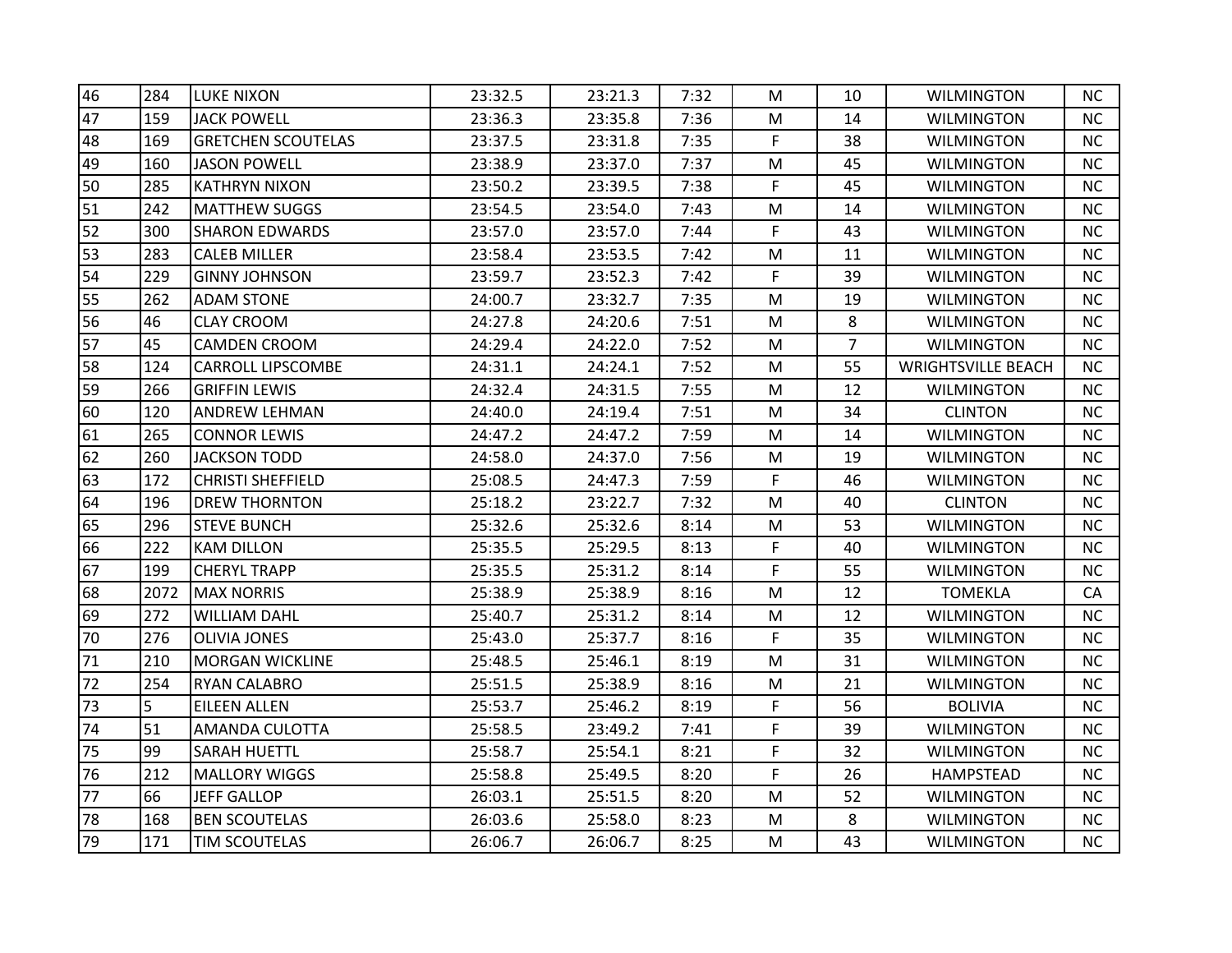| 80  | 43   | <b>GARY COOK</b>        | 26:14.5 | 26:14.5 | 8:28 | M         | 57 | <b>LELAND</b>     | <b>NC</b>      |
|-----|------|-------------------------|---------|---------|------|-----------|----|-------------------|----------------|
| 81  | 137  | <b>SHELBY MILLER</b>    | 26:21.7 | 26:15.1 | 8:28 | F         | 12 | <b>WILMINGTON</b> | <b>NC</b>      |
| 82  | 48   | <b>SCOTT CROOM</b>      | 26:26.0 | 25:59.0 | 8:23 | М         | 46 | <b>WILMINGTON</b> | <b>NC</b>      |
| 83  | 226  | <b>BEN WILKINSON</b>    | 26:27.6 | 26:17.2 | 8:29 | M         | 28 | <b>WILMINGTON</b> | <b>NC</b>      |
| 84  | 252  | <b>ASHLEY HINTON</b>    | 26:27.7 | 26:24.0 | 8:31 | F.        | 36 | <b>WILMINGTON</b> | NC             |
| 85  | 292  | AMANDA BAKER            | 26:29.3 | 26:24.7 | 8:31 | F         | 29 | <b>WILMINGTON</b> | <b>NC</b>      |
| 86  | 253  | <b>ALEX GIANOPLUS</b>   | 26:30.6 | 26:09.3 | 8:26 | M         | 19 | <b>WILMINGTON</b> | <b>NC</b>      |
| 87  | 246  | <b>BRODY MCSWAIN</b>    | 26:31.5 | 26:30.6 | 8:33 | M         | 12 | WILMINGTON        | NC             |
| 88  | 15   | <b>CAROLINE BARNES</b>  | 26:33.8 | 26:11.0 | 8:27 | F         | 21 | <b>WILMINGTON</b> | <b>NC</b>      |
| 89  | 223  | <b>BILL FLYTHE</b>      | 26:38.9 | 26:25.6 | 8:31 | ${\sf M}$ | 28 | <b>WILMINGTON</b> | <b>NC</b>      |
| 90  | 269  | KATHLEEN LAWLES         | 26:44.0 | 26:27.7 | 8:32 | F.        | 47 | <b>WILMINGTON</b> | <b>NC</b>      |
| 91  | 281  | <b>EVAN DAS</b>         | 26:59.2 | 26:49.2 | 8:39 | M         | 11 | <b>WILMINGTON</b> | <b>NC</b>      |
| 92  | 235  | <b>ANDREW KELLY</b>     | 27:06.2 | 26:54.9 | 8:41 | М         | 31 | <b>WILMINGTON</b> | <b>NC</b>      |
| 93  | 271  | <b>BRIAN HEMENWAY</b>   | 27:06.4 | 26:31.6 | 8:33 | M         | 44 | <b>HAMPSTEAD</b>  | NC.            |
| 94  | 180  | <b>WALTER SMITH</b>     | 27:09.3 | 27:04.9 | 8:44 | M         | 46 | <b>WILMINGTON</b> | <b>NC</b>      |
| 95  | 103  | <b>EUGENIA JENKINS</b>  | 27:10.3 | 26:57.9 | 8:42 | F         | 17 | <b>WILMINGTON</b> | <b>NC</b>      |
| 96  | 148  | <b>EMILY NORRIS</b>     | 27:10.4 | 26:58.0 | 8:42 | F.        | 16 | <b>WILMINGTON</b> | <b>NC</b>      |
| 97  | 1912 | <b>RYAN BARCLAY</b>     | 27:11.9 | 26:55.8 | 8:41 | M         | 40 | <b>WINNABOW</b>   | N <sub>C</sub> |
| 98  | 144  | <b>BETHANY NAY</b>      | 27:24.9 | 26:54.7 | 8:41 | F         | 32 | <b>WILMINGTON</b> | <b>NC</b>      |
| 99  | 1918 | <b>MICHAEL ALLIEGRO</b> | 27:30.8 | 27:11.5 | 8:46 | M         | 19 | <b>WILMINGTON</b> | NC             |
| 100 | 277  | <b>ABBY TRIPP</b>       | 27:32.7 | 27:17.2 | 8:48 | F.        | 27 | <b>WILMINGTON</b> | <b>NC</b>      |
| 101 | 31   | <b>WENDY BROWNING</b>   | 27:35.1 | 27:35.1 | 8:54 | F         | 44 | <b>WILMINGTON</b> | <b>NC</b>      |
| 102 | 61   | <b>BROOKE FELKL</b>     | 27:35.2 | 27:10.8 | 8:46 | F         | 25 | <b>WILMINGTON</b> | NC             |
| 103 | 130  | <b>BRIAN MARSHBURN</b>  | 27:41.2 | 27:38.0 | 8:55 | М         | 45 | HAMPSTEAD         | NC             |
| 104 | 191  | ELIZABETH SWEYER        | 27:49.3 | 27:37.2 | 8:55 | F         | 17 | <b>WILMINGTON</b> | <b>NC</b>      |
| 105 | 2223 | <b>RUSSELL EBELHER</b>  | 27:51.7 | 27:51.7 | 8:59 | M         | 51 | <b>WILMINGTON</b> | N <sub>C</sub> |
| 106 | 91   | <b>SARA HAUKOS</b>      | 27:53.8 | 27:36.0 | 8:54 | F         | 34 | <b>WILMINGTON</b> | <b>NC</b>      |
| 107 | 34   | <b>SPENCER CARNEY</b>   | 27:59.2 | 27:30.0 | 8:52 | M         | 45 | <b>WILMINGTON</b> | <b>NC</b>      |
| 108 | 224  | <b>EMILY BARNES</b>     | 28:00.1 | 27:50.3 | 8:59 | F.        | 24 | <b>WILMINGTON</b> | <b>NC</b>      |
| 109 | 257  | <b>DEVIN CORSO</b>      | 28:04.1 | 27:48.7 | 8:58 | M         | 22 | <b>WILMINGTON</b> | NC             |
| 110 | 263  | <b>DANIEL MACRAE</b>    | 28:04.5 | 27:50.9 | 8:59 | M         | 20 | <b>WILMINGTON</b> | NC             |
| 111 | 299  | <b>CAMERON EDWARDS</b>  | 28:09.5 | 28:04.1 | 9:03 | M         | 45 | <b>WILMINGTON</b> | <b>NC</b>      |
| 112 | 65   | <b>LOUIS GALLI</b>      | 28:11.3 | 28:11.3 | 9:05 | M         | 68 | <b>WILMINGTON</b> | <b>NC</b>      |
| 113 | 1917 | <b>ZACK MERRITT</b>     | 28:11.7 | 27:43.5 | 8:56 | M         | 21 | <b>WILMINGTON</b> | NC             |
|     |      |                         |         |         |      |           |    |                   |                |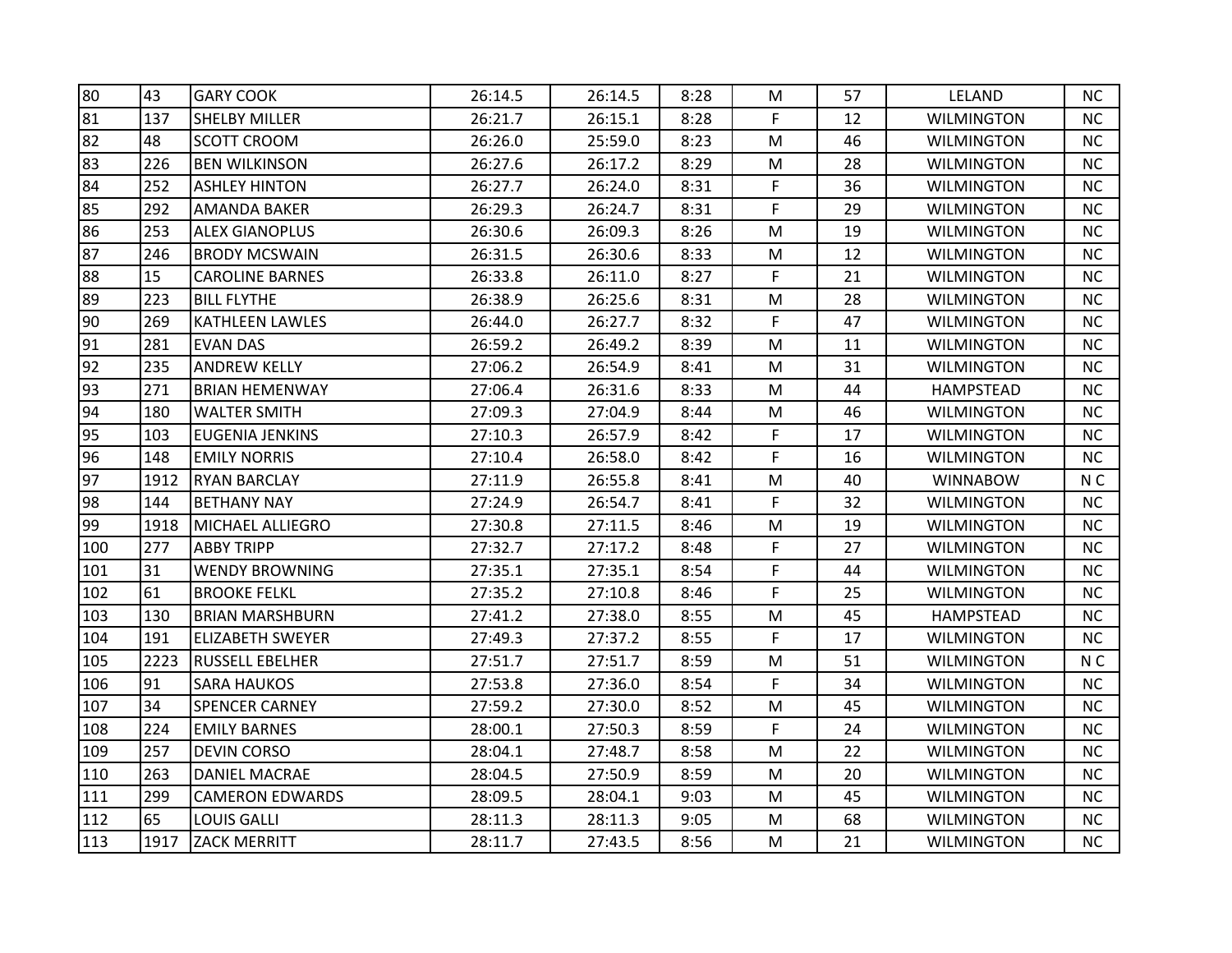| 114 | 236 | <b>FELICIA JONES</b>      | 28:26.3 | 28:26.3 | 9:10  | М  | 22 | <b>WILMINGTON</b>  | NC.       |
|-----|-----|---------------------------|---------|---------|-------|----|----|--------------------|-----------|
| 115 | 12  | <b>AMY BALDWIN</b>        | 28:28.3 | 28:17.2 | 9:07  | F  | 38 | <b>WILMINGTON</b>  | <b>NC</b> |
| 116 | 243 | ANN JAWORSKI              | 28:29.9 | 28:15.9 | 9:07  | F  | 55 | <b>WILMINGTON</b>  | <b>NC</b> |
| 117 | 70  | <b>NICK GIANOPLUS</b>     | 28:33.8 | 28:11.1 | 9:05  | M  | 16 | <b>WILMINGTON</b>  | <b>NC</b> |
| 118 | 22  | <b>DEMETRI BROWN</b>      | 28:35.0 | 28:35.0 | 9:13  | M  | 15 | <b>WILMINGTON</b>  | NC        |
| 119 | 184 | <b>BRENT STAFFORD</b>     | 28:39.1 | 28:35.9 | 9:13  | М  | 28 | <b>CLINTON</b>     | <b>NC</b> |
| 120 | 71  | <b>STERLING GIANOPLUS</b> | 29:26.3 | 29:16.5 | 9:26  | M  | 8  | <b>WILMINGTON</b>  | <b>NC</b> |
| 121 | 30  | <b>PUTT BROWNING</b>      | 29:33.0 | 29:09.3 | 9:24  | M  | 50 | WILMINGTON         | <b>NC</b> |
| 122 | 158 | <b>JULIA POSEY</b>        | 29:42.5 | 29:18.5 | 9:27  | F  | 30 | <b>WILMINGTON</b>  | <b>NC</b> |
| 123 | 44  | <b>ELLIE COONROD</b>      | 29:42.6 | 29:17.9 | 9:27  | F  | 31 | <b>WILMINGTON</b>  | <b>NC</b> |
| 124 | 95  | <b>LINDY HONG</b>         | 29:42.8 | 29:23.7 | 9:29  | F  | 30 | <b>WILMINGTON</b>  | NC.       |
| 125 | 239 | <b>ABBY DILLON</b>        | 29:44.0 | 29:44.0 | 9:35  | F. | 9  | <b>WILMINGTON</b>  | <b>NC</b> |
| 126 | 170 | <b>LILLY SCOUTELAS</b>    | 29:54.3 | 29:48.0 | 9:37  | F  | 11 | <b>WILMINGTON</b>  | <b>NC</b> |
| 127 | 98  | <b>AAIA DILLON</b>        | 29:55.1 | 29:48.5 | 9:37  | F  | 12 | <b>WILMINGTON</b>  | NC.       |
| 128 | 136 | ADDY MILLER               | 29:55.7 | 29:48.5 | 9:37  | F  | 9  | <b>WILMINGTON</b>  | <b>NC</b> |
| 129 | 89  | <b>LINDSEY HARTS</b>      | 30:19.2 | 30:08.7 | 9:43  | F  | 20 | <b>ROCKY POINT</b> | <b>NC</b> |
| 130 | 166 | <b>CHLOE RUDDELL</b>      | 30:20.5 | 30:04.9 | 9:42  | F  | 16 | <b>HAMPSTEAD</b>   | <b>NC</b> |
| 131 | 251 | <b>MARIE FIELD</b>        | 30:26.4 | 29:54.5 | 9:39  | F  | 46 | <b>WILMINGTON</b>  | NC        |
| 132 | 270 | <b>TONY STEWART</b>       | 30:30.4 | 30:15.0 | 9:45  | M  | 51 | <b>WILMINGTON</b>  | <b>NC</b> |
| 133 | 201 | <b>JOSH VANPELT</b>       | 30:31.9 | 30:11.4 | 9:44  | M  | 38 | <b>WILMINGTON</b>  | <b>NC</b> |
| 134 | 174 | <b>SUZIE SHEPARD</b>      | 30:48.7 | 30:17.5 | 9:46  | F. | 41 | <b>HAMPSTEAD</b>   | <b>NC</b> |
| 135 | 287 | <b>REBEKHA SWAIN</b>      | 30:48.8 | 30:17.3 | 9:46  | F  | 34 | <b>WILMINGTON</b>  | <b>NC</b> |
| 136 | 13  | <b>SHANA BARCLAY</b>      | 30:58.5 | 30:42.5 | 9:54  | F  | 43 | <b>WILMINGTON</b>  | NC        |
| 137 | 209 | <b>KENNETH WATERS</b>     | 30:59.2 | 30:29.5 | 9:50  | М  | 43 | <b>CARY</b>        | <b>NC</b> |
| 138 | 69  | <b>ALENA GIANOPLUS</b>    | 31:08.7 | 31:00.1 | 10:00 | F  | 12 | <b>WILMINGTON</b>  | <b>NC</b> |
| 139 | 143 | <b>KARINA MUSCATELL</b>   | 31:09.9 | 31:06.2 | 10:02 | F  | 10 | <b>WILMINGTON</b>  | NC        |
| 140 | 21  | <b>KATIE BRASKETT</b>     | 31:13.2 | 30:36.8 | 9:52  | F  | 32 | WILMINGTON         | <b>NC</b> |
| 141 | 142 | <b>KAREN MUSCATELL</b>    | 31:23.0 | 31:23.0 | 10:07 | F  | 44 | <b>WILMINGTON</b>  | <b>NC</b> |
| 142 | 234 | <b>JOAN KELLY</b>         | 31:23.1 | 30:42.8 | 9:54  | F  | 60 | <b>WILMINGTON</b>  | <b>NC</b> |
| 143 | 233 | <b>ASHLEY KELLY</b>       | 31:23.2 | 30:44.1 | 9:55  | F  | 31 | <b>WILMINGTON</b>  | <b>NC</b> |
| 144 | 220 | <b>LINDSEY ZURCHER</b>    | 31:23.3 | 30:43.8 | 9:55  | F. | 30 | <b>WILMINGTON</b>  | NC        |
| 145 | 141 | <b>DONALD MUSCATELL</b>   | 31:24.4 | 31:20.1 | 10:06 | М  | 49 | <b>WILMINGTON</b>  | NC.       |
| 146 | 28  | ANNE CATHERINE BROWNING   | 31:24.8 | 30:44.7 | 9:55  | F. | 13 | <b>WILMINGTON</b>  | <b>NC</b> |
| 147 | 244 | <b>KEITH JAWORSKI</b>     | 31:31.0 | 31:31.0 | 10:10 | M  | 57 | <b>WILMINGTON</b>  | NC        |
|     |     |                           |         |         |       |    |    |                    |           |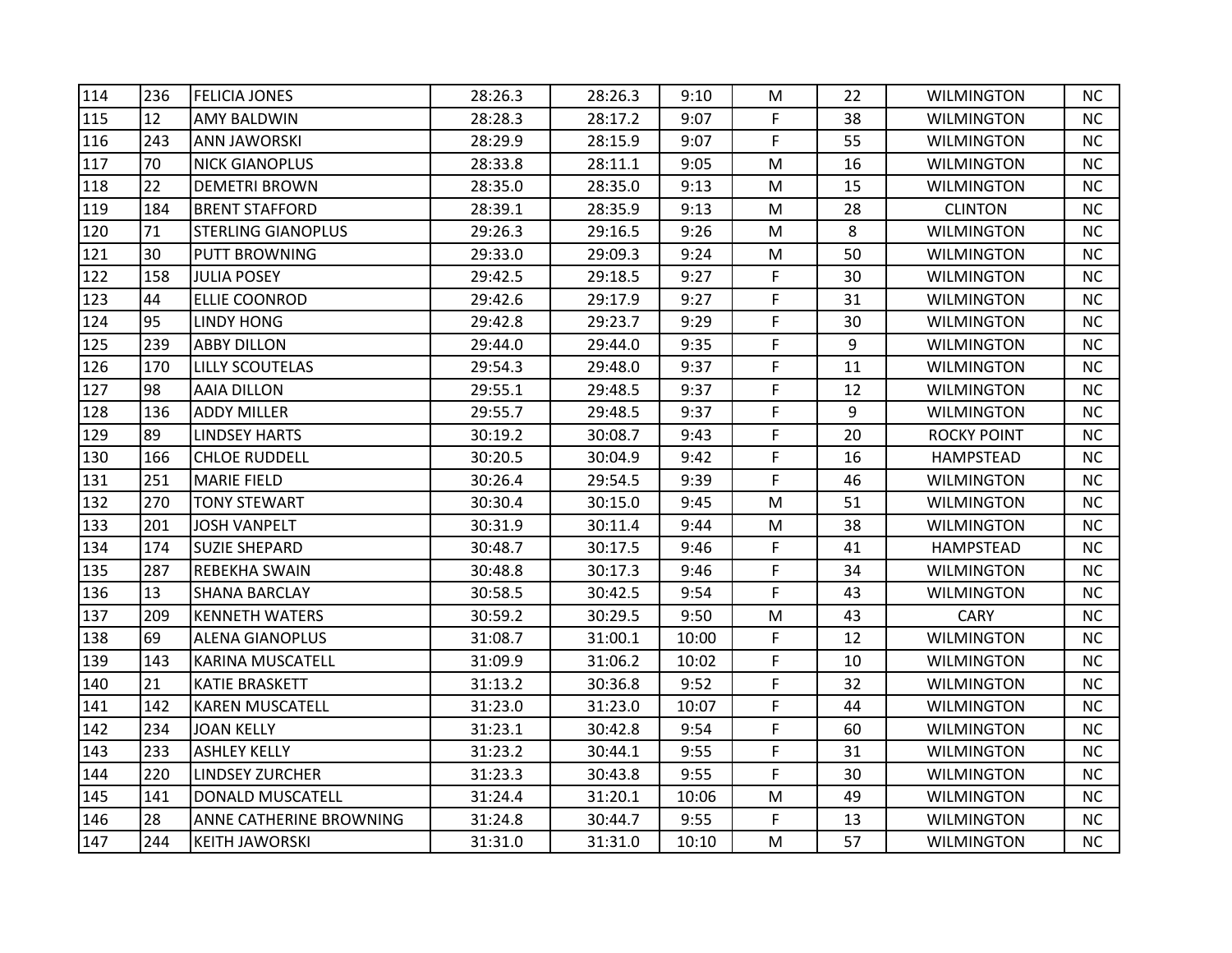| 148 | 29   | <b>MAC BROWNING</b>       | 31:31.4 | 30:50.8 | 9:57  | М         | 16 | <b>WILMINGTON</b>  | NC.       |
|-----|------|---------------------------|---------|---------|-------|-----------|----|--------------------|-----------|
| 149 | 1916 | <b>DREW BROWN</b>         | 31:37.2 | 31:37.2 | 10:12 | M         | 35 | <b>WILMINGTON</b>  | <b>NC</b> |
| 150 | 80   | <b>DIANE HACK</b>         | 31:37.7 | 31:04.4 | 10:01 | F.        | 50 | <b>WILMINGTON</b>  | <b>NC</b> |
| 151 | 106  | <b>BROOKE JONES</b>       | 31:38.1 | 31:25.3 | 10:08 | F         | 35 | <b>WILMINGTON</b>  | <b>NC</b> |
| 152 | 183  | <b>CONSTANCE STACK</b>    | 31:39.8 | 31:34.2 | 10:11 | F         | 48 | <b>TEWKSBURY</b>   | MA        |
| 153 | 68   | <b>CAROLINE GIANOPLUS</b> | 31:41.8 | 31:32.5 | 10:10 | F         | 48 | <b>WILMINGTON</b>  | NC.       |
| 154 | 67   | <b>BEN GIANOPLUS</b>      | 31:41.8 | 31:28.5 | 10:09 | M         | 51 | <b>WILMINGTON</b>  | <b>NC</b> |
| 155 | 53   | <b>KRISTI DAVIS</b>       | 31:46.5 | 31:39.2 | 10:13 | F.        | 41 | <b>WILMINGTON</b>  | <b>NC</b> |
| 156 | 41   | <b>BROOK COLE</b>         | 31:50.9 | 31:42.6 | 10:14 | F         | 37 | <b>ROCKY POINT</b> | <b>NC</b> |
| 157 | 146  | <b>CHARLOTTE NORRIS</b>   | 31:51.1 | 31:28.8 | 10:09 | F         | 44 | <b>WILMINGTON</b>  | <b>NC</b> |
| 158 | 147  | DARYL NORRIS              | 31:51.2 | 31:34.5 | 10:11 | M         | 39 | WILMINGTON         | <b>NC</b> |
| 159 | 88   | C. H. HARTS               | 32:01.9 | 31:47.1 | 10:15 | M         | 74 | <b>WILMINGTON</b>  | NC.       |
| 160 | 102  | <b>MARIANNA JABALEY</b>   | 32:17.4 | 31:53.4 | 10:17 | F         | 33 | <b>WILMINGTON</b>  | NC        |
| 161 | 119  | <b>ALLYSON LEHMAN</b>     | 32:38.6 | 32:38.6 | 10:32 | F.        | 24 | <b>CLINTON</b>     | <b>NC</b> |
| 162 | 36   | <b>SCOTT CARTER</b>       | 32:39.0 | 32:27.2 | 10:28 | M         | 35 | <b>WILMINGTON</b>  | <b>NC</b> |
| 163 | 139  | <b>KIM MORRIS</b>         | 32:45.5 | 31:54.5 | 10:17 | F         | 47 | <b>WILMINGTON</b>  | <b>NC</b> |
| 164 | 249  | <b>ALEXANDRA MILIOTIS</b> | 32:50.2 | 32:36.4 | 10:31 | F         | 17 | <b>WILMINGTON</b>  | <b>NC</b> |
| 165 | 216  | <b>JACOB WILSON</b>       | 32:51.6 | 32:38.6 | 10:32 | ${\sf M}$ | 9  | <b>DURHAM</b>      | NC        |
| 166 | 275  | KIM MILLER URBAN          | 32:54.9 | 32:54.0 | 10:37 | F.        | 46 | <b>WILMINGTON</b>  | NC        |
| 167 | 185  | <b>BEN STANDARD</b>       | 33:07.1 | 32:14.7 | 10:24 | ${\sf M}$ | 36 | <b>HAMPSTEAD</b>   | <b>NC</b> |
| 168 | 56   | <b>GWEN DEININGER</b>     | 33:10.1 | 32:58.0 | 10:38 | F         | 41 | <b>WILMINGTON</b>  | NC        |
| 169 | 186  | NATALIE STANDARD          | 33:12.7 | 32:20.2 | 10:26 | F         | 34 | <b>HAMPSTEAD</b>   | <b>NC</b> |
| 170 | 105  | <b>JAMES JOHNSON</b>      | 33:14.1 | 33:10.2 | 10:42 | M         | 8  | <b>WILMINGTON</b>  | <b>NC</b> |
| 171 | 104  | <b>GREG JOHNSON</b>       | 33:14.9 | 33:10.5 | 10:42 | M         | 40 | <b>WILMINGTON</b>  | NC        |
| 172 | 63   | <b>STACEY FERRIS</b>      | 33:16.0 | 33:09.7 | 10:42 | F         | 52 | <b>BOLIVIA</b>     | <b>NC</b> |
| 173 | 273  | <b>AUDREY DAHL</b>        | 33:32.3 | 33:21.7 | 10:45 | F.        | 9  | <b>WILMINGTON</b>  | <b>NC</b> |
| 174 | 274  | <b>JASON DAHL</b>         | 33:32.7 | 33:20.0 | 10:45 | М         | 45 | <b>WILMINGTON</b>  | <b>NC</b> |
| 175 | 10   | <b>JAY ANDREWS</b>        | 34:15.2 | 33:52.0 | 10:55 | M         | 17 | <b>WILMINGTON</b>  | <b>NC</b> |
| 176 | 208  | <b>JENNIFER WALL</b>      | 34:15.8 | 34:13.1 | 11:02 | F         | 42 | <b>WILMINGTON</b>  | <b>NC</b> |
| 177 | 128  | PETER MALAHIAS            | 34:20.7 | 34:02.5 | 10:59 | M         | 58 | <b>WILMINGTON</b>  | <b>NC</b> |
| 178 | 35   | <b>LAUREN CARTER</b>      | 34:24.4 | 34:17.8 | 11:04 | M         | 33 | <b>WILMINGTON</b>  | <b>NC</b> |
| 179 | 255  | <b>SYDNEY THOMAS</b>      | 34:26.6 | 34:11.7 | 11:02 | F.        | 20 | <b>WILMINGTON</b>  | <b>NC</b> |
| 180 | 261  | <b>BROOKE JOHNSTON</b>    | 34:26.6 | 34:12.0 | 11:02 | F         | 20 | <b>WILMINGTON</b>  | NC        |
| 181 | 259  | <b>KATHERINE FILLER</b>   | 34:26.7 | 34:07.0 | 11:00 | F.        | 21 | <b>WILMINGTON</b>  | NC        |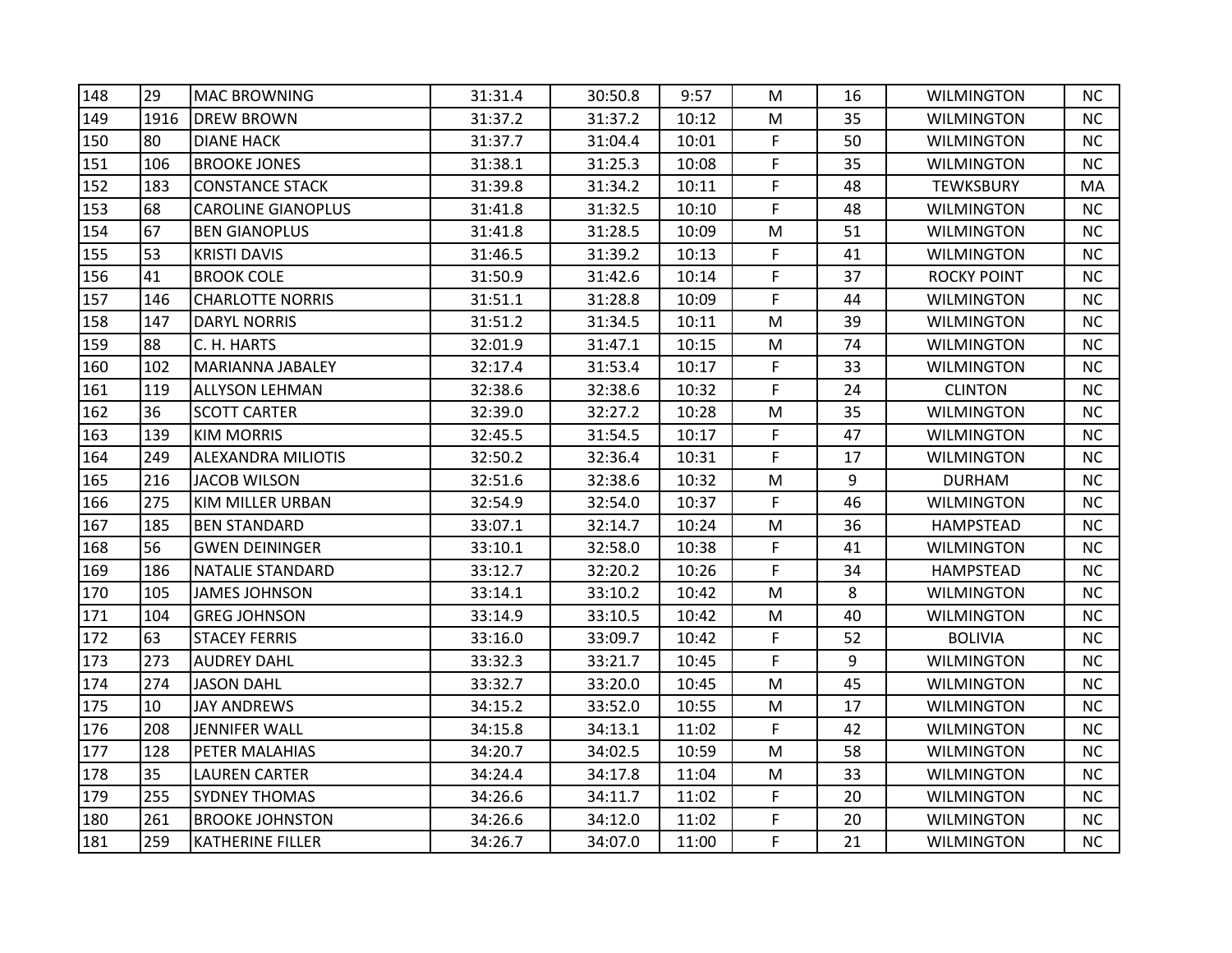| 182 | 198 | <b>TAMMY THORNTON</b>      | 34:38.3 | 34:34.0 | 11:09 | F  | 41 | <b>CLINTON</b>    | NC.       |
|-----|-----|----------------------------|---------|---------|-------|----|----|-------------------|-----------|
| 183 | 152 | <b>MELISSA PETERSON</b>    | 34:40.2 | 33:52.2 | 10:55 | F. | 43 | <b>WILMINGTON</b> | <b>NC</b> |
| 184 | 227 | CAMDEN PETERSON            | 34:40.6 | 33:51.0 | 10:55 | М  | 11 | <b>WILMINGTON</b> | <b>NC</b> |
| 185 | 245 | DOUG NAY                   | 34:44.6 | 34:09.5 | 11:01 | M  | 33 | <b>WILMINGTON</b> | <b>NC</b> |
| 186 | 289 | <b>MATT SCHARF</b>         | 34:47.4 | 34:39.2 | 11:11 | M  | 44 | <b>WILMINGTON</b> | <b>NC</b> |
| 187 | 280 | <b>KRISTIN BROWN</b>       | 34:54.6 | 34:36.1 | 11:10 | F  | 51 | <b>WILMINGTON</b> | <b>NC</b> |
| 188 | 82  | <b>VICKI HACK</b>          | 34:55.5 | 34:31.3 | 11:08 | F  | 15 | <b>WILMINGTON</b> | <b>NC</b> |
| 189 | 138 | <b>SHAWN MILLS</b>         | 35:05.6 | 34:45.1 | 11:13 | M  | 38 | WILMINGTON        | <b>NC</b> |
| 190 | 250 | <b>MARY MILIOTIS</b>       | 35:07.1 | 34:52.0 | 11:15 | F  | 52 | <b>WILMINGTON</b> | <b>NC</b> |
| 191 | 126 | <b>COURTNEY MALAHIAS</b>   | 35:07.1 | 34:51.8 | 11:15 | F  | 48 | <b>WILMINGTON</b> | <b>NC</b> |
| 192 | 238 | <b>MATTHEW DILLON</b>      | 35:11.2 | 35:11.1 | 11:21 | М  | 14 | <b>WILMINGTON</b> | NC.       |
| 193 | 187 | PATRICIA STANLAND          | 35:14.3 | 35:01.2 | 11:18 | F. | 50 | <b>WILMINGTON</b> | <b>NC</b> |
| 194 | 163 | <b>WHITNEY RICCI</b>       | 35:19.8 | 34:43.3 | 11:12 | F. | 28 | <b>WILMINGTON</b> | <b>NC</b> |
| 195 | 153 | <b>STEVE PETERSON</b>      | 35:24.1 | 34:34.5 | 11:09 | м  | 43 | <b>WILMINGTON</b> | NC.       |
| 196 | 264 | <b>KELLY KENNAN</b>        | 35:26.2 | 35:15.2 | 11:22 | F  | 20 | <b>WILMINGTON</b> | <b>NC</b> |
| 197 | 37  | <b>AMY CHAFIN</b>          | 35:37.3 | 35:01.4 | 11:18 | F  | 43 | <b>WILMINGTON</b> | <b>NC</b> |
| 198 | 178 | <b>KENNETH SMITH</b>       | 35:37.5 | 35:01.3 | 11:18 | М  | 36 | <b>WILMINGTON</b> | <b>NC</b> |
| 199 | 9   | <b>GRACE ANDREWS</b>       | 35:38.6 | 35:16.5 | 11:23 | F. | 20 | <b>WILMINGTON</b> | NC        |
| 200 | 64  | <b>JEFF FORSLUND</b>       | 35:42.6 | 35:25.1 | 11:25 | м  | 38 | <b>WILMINGTON</b> | <b>NC</b> |
| 201 | 202 | <b>ROBIN VANPELT</b>       | 36:05.7 | 35:40.1 | 11:30 | F  | 39 | <b>WILMINGTON</b> | <b>NC</b> |
| 202 | 74  | <b>CINDY GRANT</b>         | 36:05.9 | 35:44.0 | 11:32 | F  | 45 | <b>HAMPSTEAD</b>  | NC        |
| 203 | 293 | <b>ELIZABETH FILBERT</b>   | 36:12.3 | 36:07.3 | 11:39 | F  | 14 | <b>WILMINGTON</b> | <b>NC</b> |
| 204 | 192 | <b>AMANDA TAYLOR</b>       | 36:29.8 | 35:56.9 | 11:35 | F  | 35 | <b>WILMINGTON</b> | <b>NC</b> |
| 205 | 122 | <b>RITA LEWIS</b>          | 36:42.5 | 36:36.2 | 11:48 | F. | 64 | WILMINGTON        | <b>NC</b> |
| 206 | 123 | TOM LEWIS                  | 36:42.8 | 36:36.0 | 11:48 | M  | 64 | <b>WILMINGTON</b> | <b>NC</b> |
| 207 | 86  | <b>CORY HALL</b>           | 36:51.0 | 36:29.9 | 11:46 | M  | 20 | SALEMBURG         | NC        |
| 208 | 132 | <b>DENISE MCNEIL</b>       | 37:04.3 | 36:42.2 | 11:50 | F  | 52 | <b>WILMINGTON</b> | <b>NC</b> |
| 209 | 113 | <b>BLAIRE LAMPROS</b>      | 37:18.1 | 37:07.0 | 11:58 | M  | 33 | WILMINGTON        | <b>NC</b> |
| 210 | 134 | <b>ABIGAIL MILLER</b>      | 37:27.4 | 37:19.5 | 12:02 | F. | 32 | <b>WILMINGTON</b> | <b>NC</b> |
| 211 | 135 | <b>JOSHUA MILLER</b>       | 37:27.4 | 37:19.5 | 12:02 | M  | 42 | <b>WILMINGTON</b> | <b>NC</b> |
| 212 | 62  | <b>COLLEEN FELS</b>        | 37:51.9 | 37:24.0 | 12:04 | F. | 60 | <b>WILMINGTON</b> | NC        |
| 213 | 72  | <b>CHRISTOPHER GILMORE</b> | 38:05.7 | 37:22.4 | 12:03 | М  | 48 | LELAND            | <b>NC</b> |
| 214 | 188 | <b>ANDI STEELE</b>         | 38:12.9 | 37:49.5 | 12:12 | F  | 44 | <b>WILMINGTON</b> | <b>NC</b> |
| 215 | 215 | <b>CARRIE WILSON</b>       | 38:44.4 | 38:31.8 | 12:25 | F. | 38 | <b>DURHAM</b>     | NC        |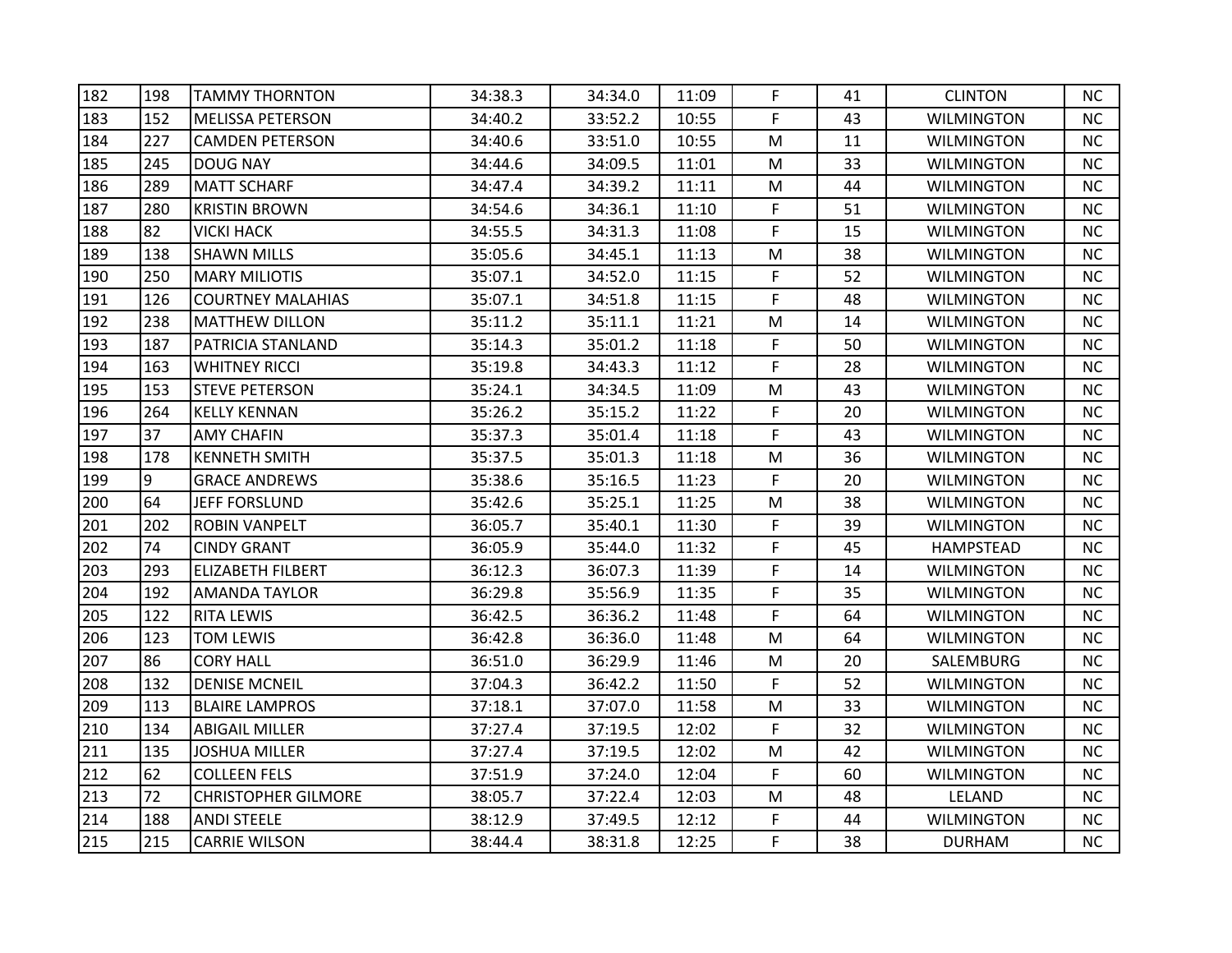| 216 | 150  | <b>WANDA PENNER</b>       | 39:01.3 | 38:58.1 | 12:34 | F. | 51 | <b>RAEFORD</b>       | NC.            |
|-----|------|---------------------------|---------|---------|-------|----|----|----------------------|----------------|
| 217 | 115  | <b>TRICIA LANCASTER</b>   | 39:04.0 | 38:38.4 | 12:28 | F  | 46 | <b>WILMINGTON</b>    | <b>NC</b>      |
| 218 | 179  | <b>MELANIE SMITH</b>      | 39:04.3 | 38:31.4 | 12:25 | F. | 46 | <b>WILMINGTON</b>    | <b>NC</b>      |
| 219 | 114  | <b>JIM LANCASTER</b>      | 39:04.4 | 38:38.3 | 12:28 | M  | 52 | <b>WILMINGTON</b>    | N <sub>C</sub> |
| 220 | 286  | <b>CHARLIE ROBERTSON</b>  | 39:20.5 | 38:50.9 | 12:32 | M  | 53 | <b>WILMINGTON</b>    | NC             |
| 221 | 121  | <b>CATHY LEONARD</b>      | 39:34.3 | 39:05.6 | 12:36 | F. | 53 | <b>WILMINGTON</b>    | <b>NC</b>      |
| 222 | 26   | <b>WILL BROWN</b>         | 39:36.1 | 38:37.5 | 12:27 | M  | 39 | <b>WILMINGTON</b>    | <b>NC</b>      |
| 223 | 24   | <b>LIZ BROWN</b>          | 39:37.5 | 38:34.3 | 12:26 | F. | 38 | <b>WILMINGTON</b>    | NC             |
| 224 | 164  | <b>RYLEE RIVERA</b>       | 39:52.9 | 39:52.5 | 12:52 | F. | 8  | <b>WILMINGTON</b>    | <b>NC</b>      |
| 225 | 58   | <b>SARA EDWARDS</b>       | 39:53.7 | 39:33.0 | 12:45 | F  | 31 | <b>WILMINGTON</b>    | <b>NC</b>      |
| 226 | 73   | <b>ROBIN GILMORE</b>      | 40:23.3 | 39:57.9 | 12:53 | F  | 50 | LELAND               | <b>NC</b>      |
| 227 | 54   | <b>MEREDITH DAVIS</b>     | 40:32.1 | 40:22.1 | 13:01 | F. | 40 | <b>WILMINGTON</b>    | <b>NC</b>      |
| 228 | 14   | <b>MYRTIS BARKER</b>      | 40:45.2 | 40:22.9 | 13:01 | F. | 65 | LELAND               | NC             |
| 229 | 32   | <b>RENEE BURBANK</b>      | 40:57.7 | 40:49.2 | 13:10 | F. | 48 | <b>WILMINGTON</b>    | NC             |
| 230 | 1915 | <b>PAM VANVELSON</b>      | 41:52.1 | 41:21.1 | 13:20 | F  | 60 | WILMINGTON           | <b>NC</b>      |
| 231 | 40   | LINDA CLYNE               | 41:53.9 | 41:30.3 | 13:23 | F  | 65 | <b>WILMINGTON</b>    | NC             |
| 232 | 230  | <b>JULIA ALLEN</b>        | 41:56.7 | 41:56.7 | 13:32 | F  | 13 | <b>WILMINGTON</b>    | <b>NC</b>      |
| 233 | 78   | <b>TYLER GREENE</b>       | 42:21.4 | 41:30.4 | 13:23 | M  | 9  | <b>FUQUAY VARINA</b> | NC             |
| 234 | 75   | <b>BRIDGETTE GREENE</b>   | 42:21.5 | 41:30.9 | 13:23 | F. | 12 | <b>FUQUAY VARINA</b> | <b>NC</b>      |
| 235 | 77   | <b>RHONDA GREENE</b>      | 42:22.1 | 41:31.5 | 13:24 | F. | 44 | <b>FUQUAY VARINA</b> | NC             |
| 236 | 125  | <b>KOURTNEY MAKO</b>      | 42:22.6 | 41:31.9 | 13:24 | F. | 44 | <b>WILMINGTON</b>    | NC             |
| 237 | 2075 | <b>CHRISTIAN MARSHALL</b> | 44:09.1 | 44:09.1 | 14:15 | M  | 21 | <b>WILMINGTON</b>    | N <sub>C</sub> |
| 238 | 2074 | <b>CHRISTINA FOSTER</b>   | 44:10.4 | 44:10.4 | 14:15 | F. | 25 | LELAND               | N <sub>C</sub> |
| 239 | 195  | <b>BRITTNEY THORNTON</b>  | 45:07.8 | 44:44.5 | 14:26 | F. | 23 | <b>NEWTON GROVE</b>  | <b>NC</b>      |
| 240 | 151  | <b>BARBARA PETERSON</b>   | 45:36.2 | 45:15.5 | 14:36 | F. | 60 | <b>WILMINGTON</b>    | <b>NC</b>      |
| 241 | 154  | <b>DREA PETTY</b>         | 45:45.5 | 45:26.0 | 14:39 | F  | 33 | <b>WILMINGTON</b>    | NC             |
| 242 | 3    | <b>GARY AGANS</b>         | 46:08.5 | 45:58.8 | 14:50 | M  | 57 | <b>GREENSBORO</b>    | <b>NC</b>      |
| 243 | 4    | <b>PATTY AGANS</b>        | 46:10.2 | 45:54.1 | 14:48 | F. | 55 | <b>GREENSBORO</b>    | <b>NC</b>      |
| 244 | 155  | <b>JOSH PETTY</b>         | 46:10.6 | 45:53.7 | 14:48 | M  | 38 | <b>WILMINGTON</b>    | NC             |
| 245 | 1914 | <b>STEVE PETERSON</b>     | 46:12.3 | 45:52.0 | 14:48 | M  | 60 | <b>WILMINGTON</b>    | <b>NC</b>      |
| 246 | 6    | <b>LISA AMATO</b>         | 47:14.6 | 46:42.2 | 15:04 | F  | 52 | <b>CLOVER</b>        | <b>SC</b>      |
| 247 | 118  | <b>JENNY LANZA</b>        | 47:14.9 | 46:36.5 | 15:02 | F. | 31 | HUNTERSVILLE         | <b>NC</b>      |
| 248 | 231  | <b>OLIVIA ALLEN</b>       | 47:45.7 | 47:32.2 | 15:20 | F. | 11 | <b>WILMINGTON</b>    | <b>NC</b>      |
| 249 | 290  | <b>BERKELY SCHARF</b>     | 47:46.4 | 47:32.7 | 15:20 | F. | 12 | <b>WILMINGTON</b>    | NC             |